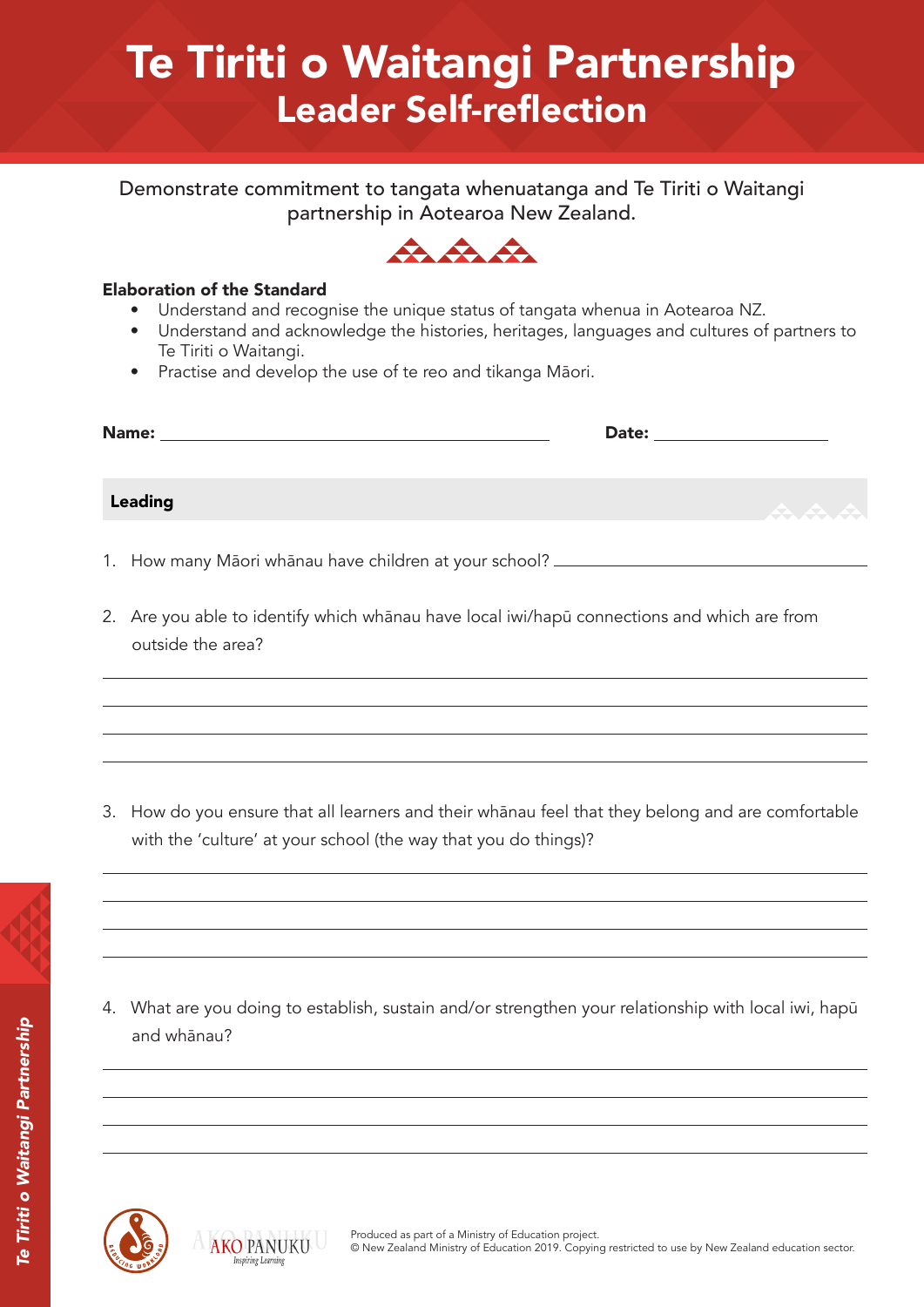# Te Tiriti o Waitangi Partnership

Leader Self-reflection



5. What issues, if any, have arisen that could have impacted on your relationship with local iwi, hapū and whānau this year? What would you do differently next time?

6. To what extent do you define school-wide (and/or leadership/team-wide) expectations in relation to this standard?

7. How do you align what happens in the school with iwi/hapū education plans and iwi priorities for their young people?

### Enabling

8. How do you support parents, whānau and others to develop goals around Māori student success?

இ

9. What do you do to ensure that parents, whānau, hapū and the wider Māori community are active contributors to your school?



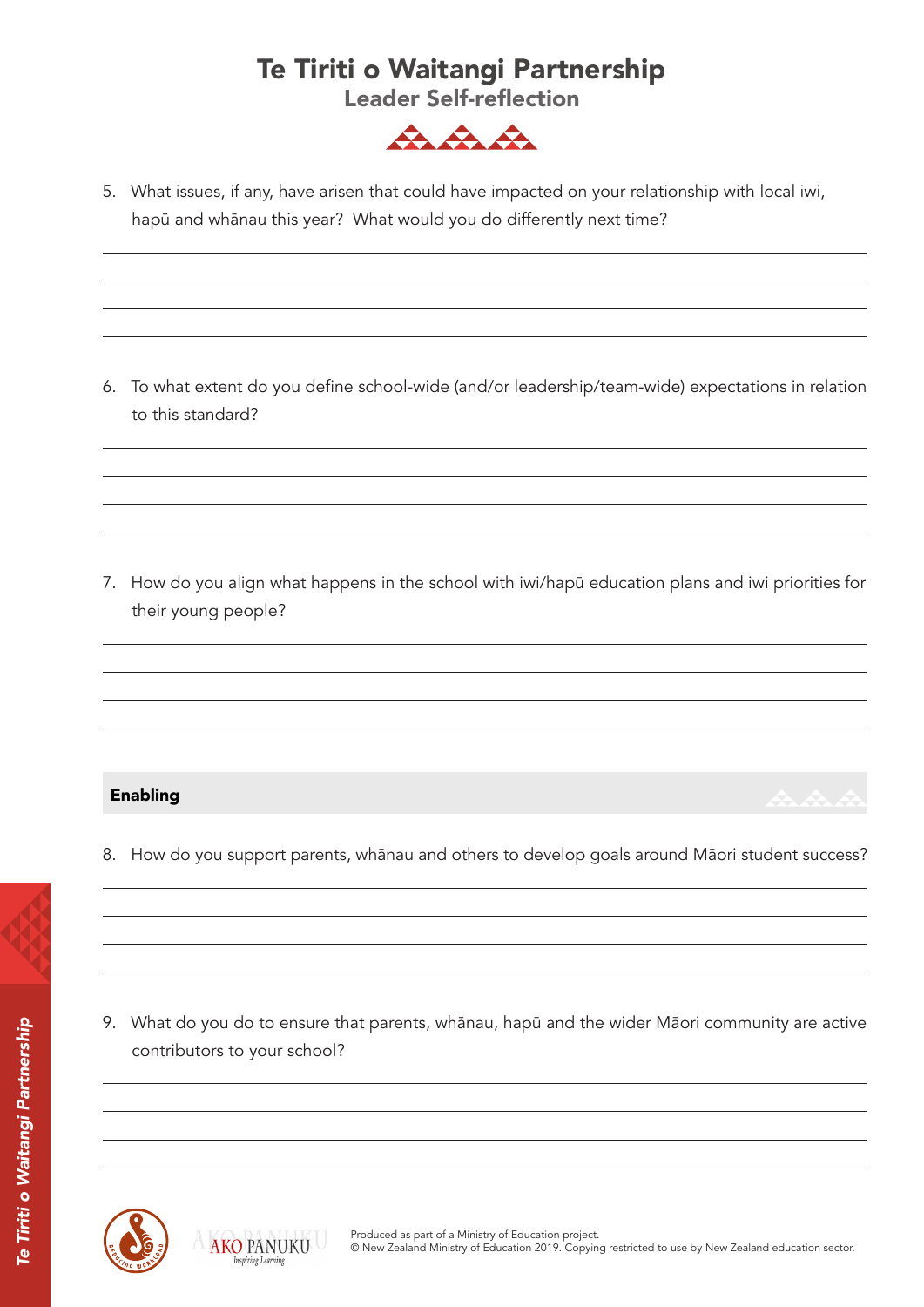## Te Tiriti o Waitangi Partnership

Leader Self-reflection



10. How do you ensure that all learners at your school have access to learning te reo Māori?

11. How do you ensure that all teachers are capable and confident in meeting the needs of Māori learners?

12. To what extent do you resource staff development in relation to this standard?

Role Modelling

13. How do you show that you value te reo and tikanga Māori as part of your leadership, and across the school?



14. How do you know if your leadership style and practices are culturally responsive?



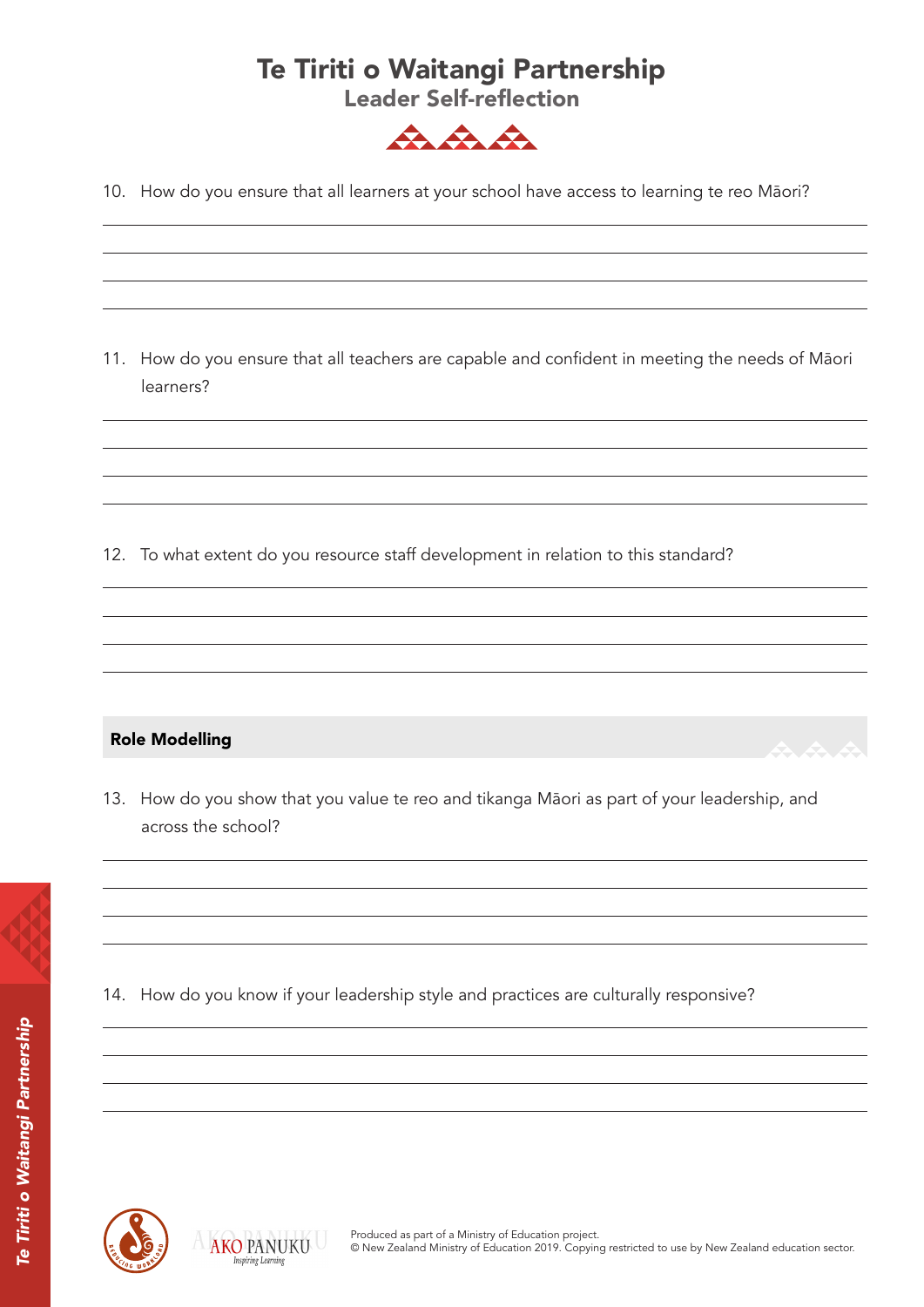# Te Tiriti o Waitangi Partnership

Leader Self-reflection



#### Next Steps



15. What do your responses to the previous questions mean for you going forward?





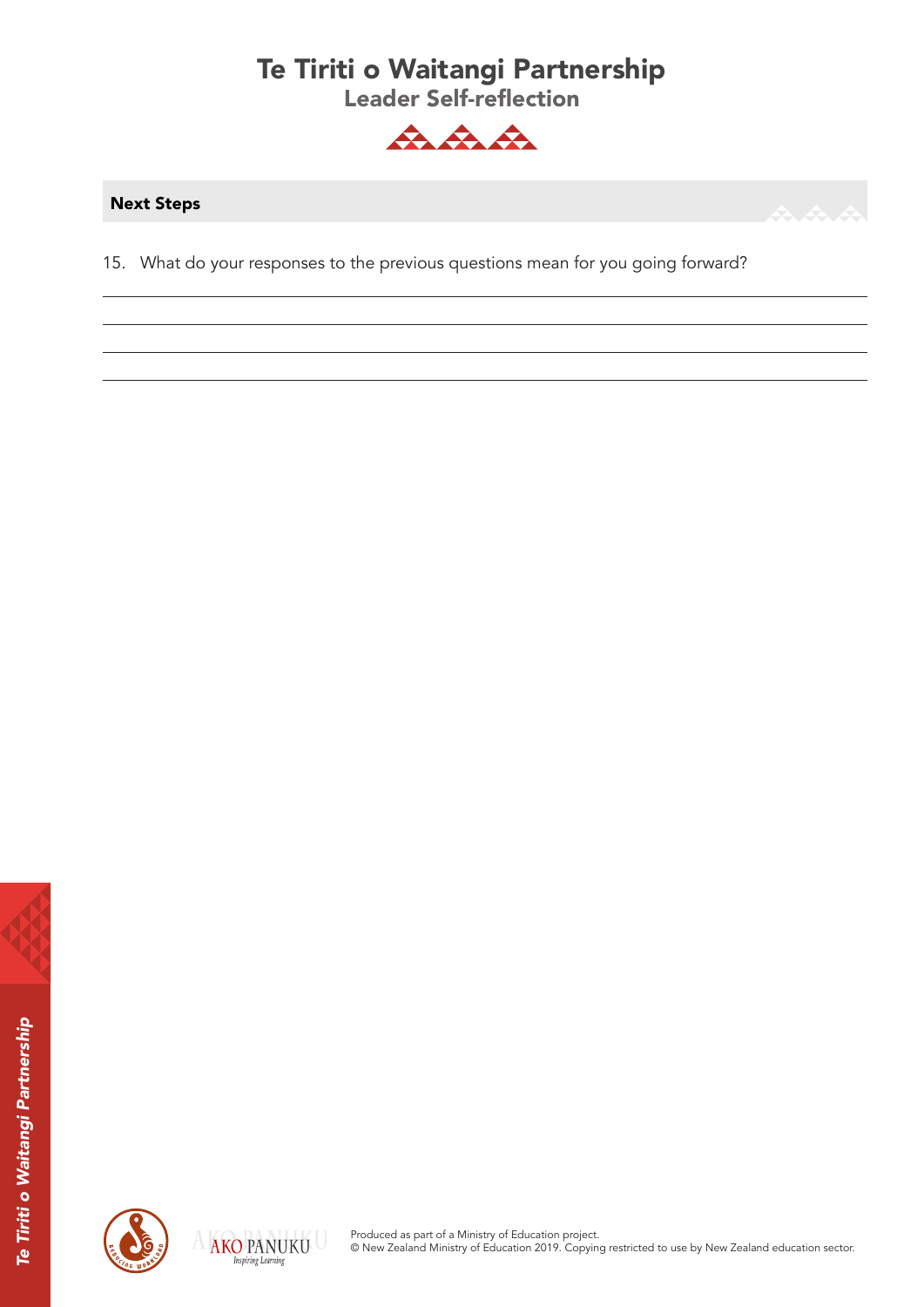# Te Hononga Patui i Raro o Te Tiriti o Waitangi Te Huritao Whaiaro a te Kaihautū

Me whakaatu i te ngākaunui ki te tikanga o te tangata whenuatanga me te hononga patui i raro o Te Tiriti o Waitangi i Aotearoa.



#### Te Roanga atu o te Paerewa

- Me mārama, ā, me mōhio ki te mana ahurei o te tangata whenua i Aotearoa nei.
- Me mārama, ā, me whakaae ki ngā hītori, ki ngā tuku ihotanga, ki ngā reo me ngā ahurea o ngā hoa patui i raro o Te Tiriti o Waitangi.
- Me whakamahi, ā, me whakawhanake i te reo me ngā tikanga Māori.

| Tō Ingoa: _ | Te Rā: |  |
|-------------|--------|--|
|             |        |  |

Te Hautū, te Ārahi

1. E hia ngā whānau Māori he tamariki ā rātou i tō kura?

2. Ko ēhea whānau nō te/ngā iwi kāinga me ngā hapū o te rohe, ko ēhea whānau nō rohe kē?

3. Ka pēhea tō whai kia rongo ngā ākonga katoa me ō rātou whānau nō te kura tonu rātou, kia hāneanea hoki tā rātou noho tahi ki te 'ahurea' o te kura (arā, te āhua o ngā mahi, o ngā whakahaere a te kura)?



*Te Tiriti o Waitangi*

4. He aha ō mahi hei whakatū, hei whakapūmau, hei whakakaha ake rānei i tō hononga ki te/ngā iwi kāinga, tae atu ki ngā hapū me ngā whānau o aua iwi?



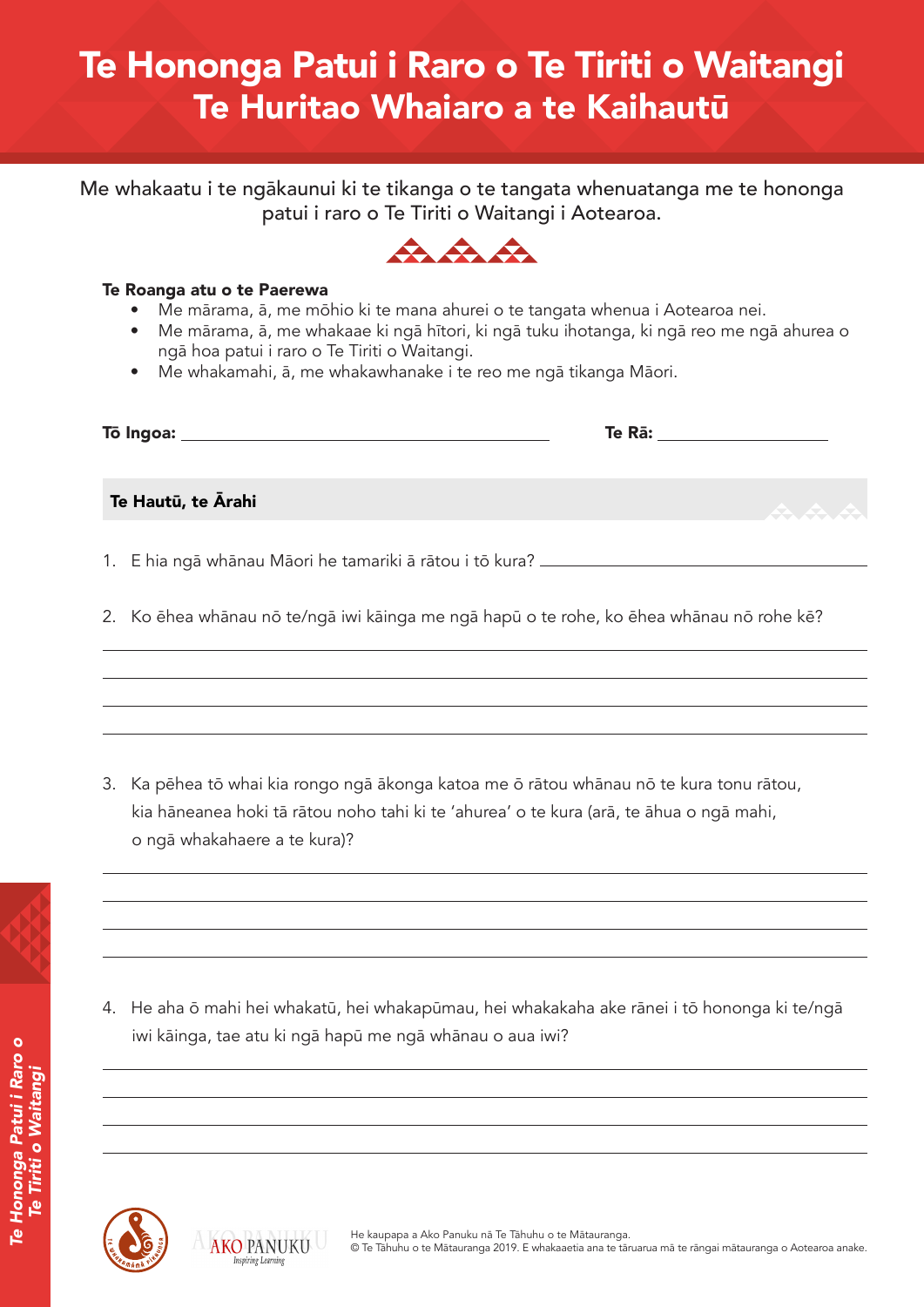### Te Hononga Patui i Raro o Te Tiriti o Waitangi Te Huritao Whaiaro a te Kaihautū



5. He take anō kua ara ake i āhua whakararu i tō hononga ki te/ngā iwi, ngā hapū me ngā whānau o te rohe? Ka aha kē koe ina ara ake anō taua tūmomo take?

6. He pēhea rawa te kaha o tāu nā tautuhi i ngā koronga mō te katoa o te kura (te katoa rānei o te kāhui pouārahi o roto i te kura) mō te wāhi ki tēnei paerewa?

7. E pēhea ana tō whai kia haere kōtui ngā mahi e mahi nei te kura me ngā mahere rapu mātauranga a ngā iwi/hapū, ngā whāinga tōmua hoki a ngā iwi mō ā rātou rangatahi?

#### Te Tautāwhi

8. Ka pēhea tō tautoko i ngā mātua, ngā whānau me ētahi atu kia āta whakatakoto whāinga e angitu ai ngā ākonga Māori?

9. He aha ō mahi e uru rawa ai ngā mātua, ngā whānau, ngā hapū me te hapori Māori ki te kawenga ake o ngā mahi i tō kura?







*Te Hononga Patui i Raro o Te Tiriti o Waitangi*

Hononga Patui i Raro o ti o Waitang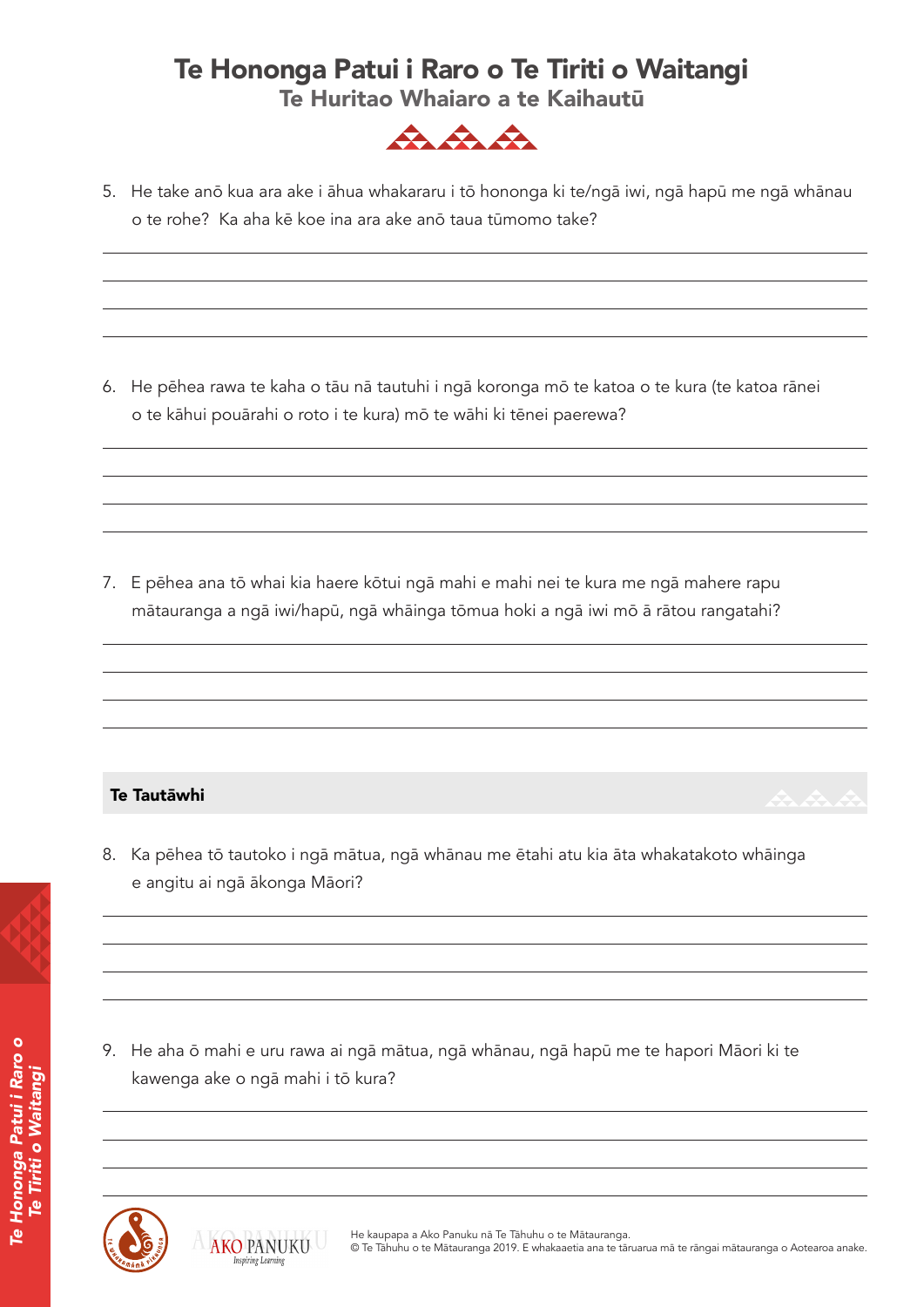## Te Hononga Patui i Raro o Te Tiriti o Waitangi

Te Huritao Whaiaro a te Kaihautū



10. He aha ō mahi e āhei ai ngā ākonga katoa i tō kura ki te ako i te reo Māori ina hiahia rātou?

11. He aha ō mahi e taea ai e ngā kaiako katoa te whakatutuki ngā hiahia o ngā ākonga Māori i runga anō i te ngākau māia?

12. He pēhea nei te kaha o tō taunaha pūtea, rawa anō hoki, hei whakapakari ake i ngā kaimahi ki te whakatutuki i tēnei paerewa?

### Te Tū hei Tauira

13. Ka pēhea tō whakaatu atu i tō uara nui ki te reo me ngā tikanga Māori i roto i ō mahi hautū, ā, i te whānuitanga atu o ngā kawenga i te kura?



*Te Hononga Patui i Raro o Te Tiriti o Waitangi*

e Hononga Patui i Raro o ti o Waitangi 14. Ka pēhea koe e mōhio ai mēnā e hāpai ana, e manaaki ana te āhua o tō hautū me ō mahi whānui i ngā tikanga ā-iwi?